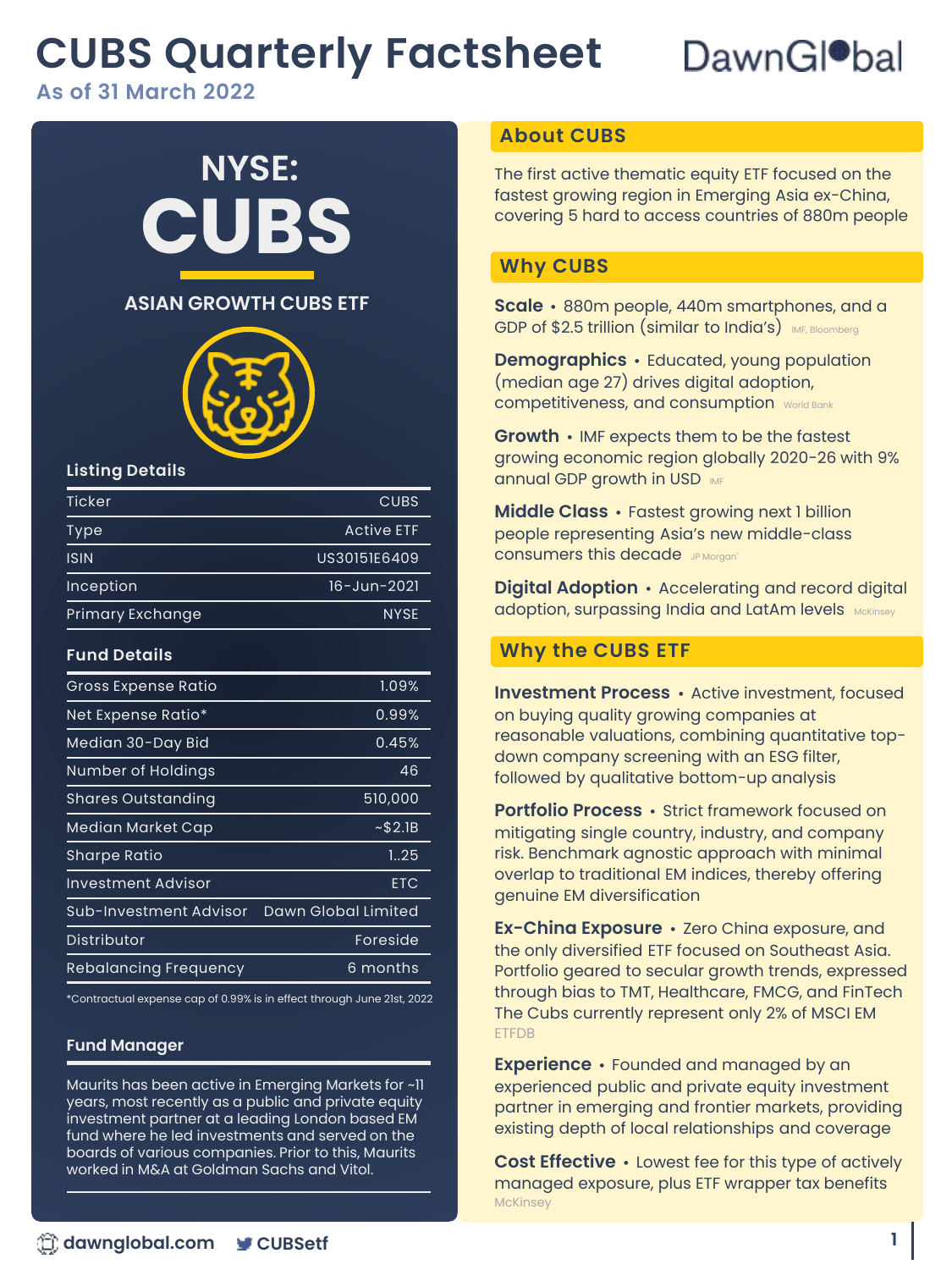#### **Portfolio Summary (as of 31 March 2022)**



#### **Performance, Cumulative (as of 31 March 2022)**

|              | 1 Month  | <b>Last Quarter</b> | <b>YTD</b> | <b>Since Inception</b> |
|--------------|----------|---------------------|------------|------------------------|
| Market Price | $-0.75%$ | $-5.97%$            | $-5.97%$   | $-0.44%$               |
| <b>NAV</b>   | $-0.80%$ | $-6.16%$            | -6.16%     | $-0.85%$               |

Performance data quoted represents past performance and is no guarantee of future results. Investment return and principal value of an investment will fluctuate so that an investor's shares, when redeemed, may be worth more or less than the original cost. Current performance may be lower or higher than the performance data quoted. Returns for periods of less than one year are not annualized. For recent month-end performance, please visit www.dawnglobal.com

#### **Top 15 Holdings (as of 31 March 2022)**

| <b>Ticker</b>             | Company                      | <b>Sector</b>                 | <b>Country</b>     | Weighting |
|---------------------------|------------------------------|-------------------------------|--------------------|-----------|
| <b>FUEVFVND VN Equity</b> | <b>DCVFMVN Diamond</b>       | <b>Diversified</b>            | Vietnam            | 13.10%    |
| <b>MCAS IJ Equity</b>     | M Cash Integrasi             | Information Technology        | <b>INDONESIA</b>   | 2.58%     |
| <b>MNCN IJ Equity</b>     | <b>MEDIA NUSANTARA</b>       | <b>Communication Services</b> | <b>INDONESIA</b>   | 2.45%     |
| <b>HEAL IJ Equity</b>     | <b>MEDIKALOKA HERMI</b>      | <b>Health Care</b>            | <b>INDONESIA</b>   | 2.32%     |
| <b>SAB VN Equity</b>      | <b>SABECO BREWING</b>        | <b>Consumer Staples</b>       | <b>VIETNAM</b>     | 2.23%     |
| <b>BPI PM Equity</b>      | <b>BANK PHILIPPINE</b>       | <b>Financials</b>             | <b>PHILIPPINES</b> | 2.20%     |
| <b>BBCA IJ Equity</b>     | <b>BANK CENTRAL ASIA TBK</b> | <b>Financials</b>             | <b>INDONESIA</b>   | 2.15%     |
| <b>RENATA BD Equity</b>   | <b>RENATA LTD</b>            | <b>Health Care</b>            | <b>BANGLADESH</b>  | 2.14%     |
| <b>BPL BD Equity</b>      | <b>BEACON PHARMACEU</b>      | <b>Health Care</b>            | <b>BANGLADESH</b>  | 2.13%     |
| <b>ALI PM Equity</b>      | <b>AYALA LAND INC</b>        | <b>Real Estate</b>            | <b>PHILIPPINES</b> | 2.13%     |
| <b>SQUARE BD Equity</b>   | <b>SQUARE PHARMACEU</b>      | <b>Health Care</b>            | <b>BANGLADESH</b>  | 2.09%     |
| MIKA IJ Equity            | <b>MITRA KELUARGA K</b>      | <b>Health Care</b>            | <b>INDONESIA</b>   | 2.08%     |
| <b>EMTK IJ Equity</b>     | <b>ELANG MAHKOTA TE</b>      | Information Technology        | <b>INDONESIA</b>   | 2.06%     |
| <b>AC PM Equity</b>       | <b>AYALA CORP</b>            | <b>Diversified</b>            | <b>PHILIPPINES</b> | 2.03%     |
|                           |                              |                               |                    |           |

Holdings subject to change - for more details on the portfolio click [here](https://dawnglobal.com/cubs-etf#holdingsA). The largest position in the CUBS ETF is the Diamond KLBF IJ Equity KALBE FARMA Health Care INDONESIA 2.02% Vietnam ETF (DCVFMVN). The Diamond Vietnam ETF has been included to access a selection of highly promising companies in Vietnam that are otherwise largely inaccessible to foreign investors due to Foreign Ownership Limit restrictions. The Foreign Ownership Limits are set by the Vietnam Government. Once the Foreign Ownership Limit in a company has been reached, foreigners are only able to buy shares from selling foreign shareholders, often at a material premium to the existing share price. The Diamond Vietnam ETF is listed in Vietnam, overseen by Dragon Capital and is focused specifically on those companies with Foreign Ownership Limits that are otherwise inaccessible to foreign investors. The costs associated with the Diamond Vietnam ETF are absorbed by Dawn Global and therefore do not tax the returns of

#### CUBS ETF investors.

 $\Box$  dawnglobal.com **CUBSetf**